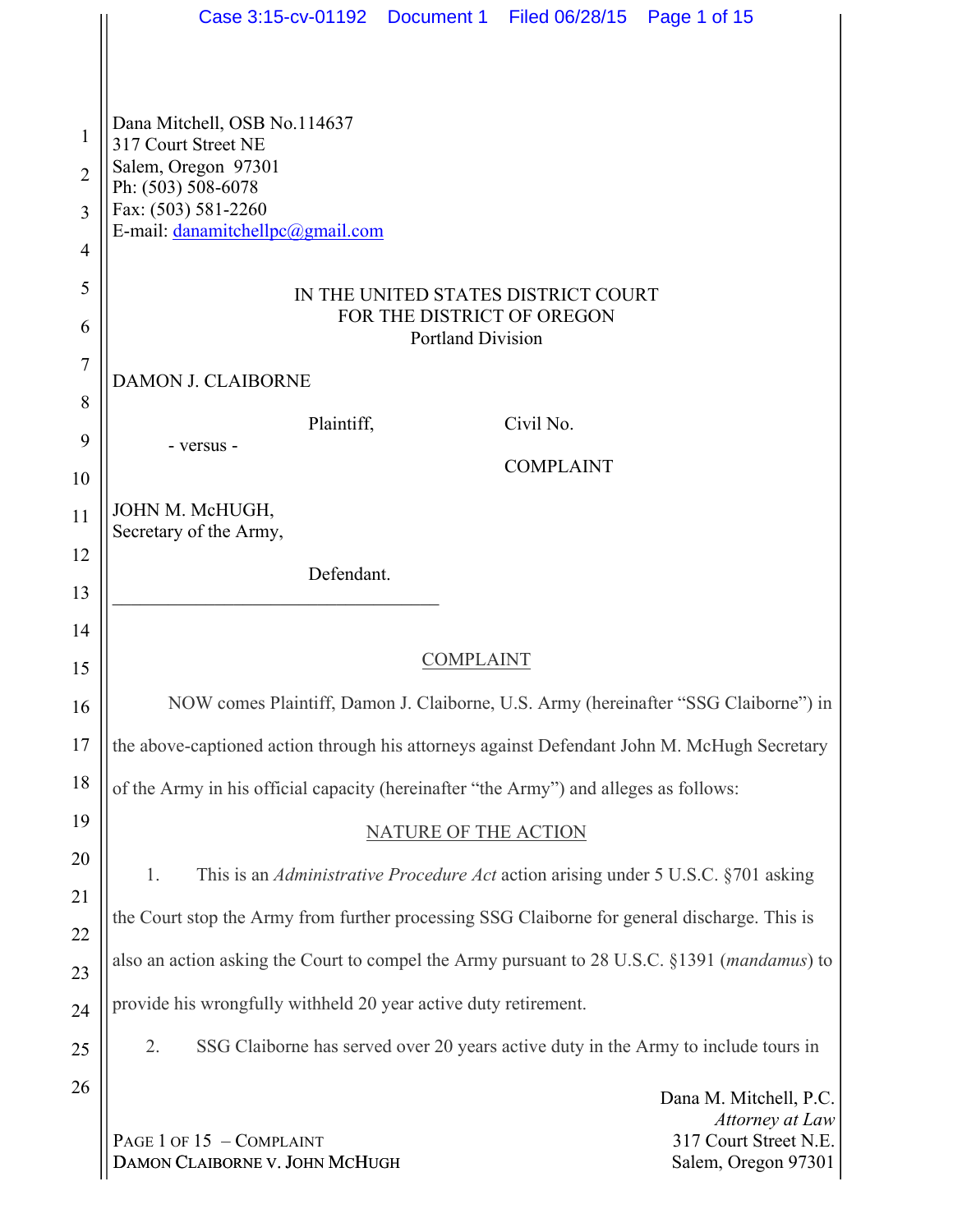hostile fire and combat zones like Saudi Arabia, Iraq, Kuwait, Kosovo, and Afghanistan.

3. The Army published retirement orders on January 27, 2014 directing that SSG Claiborne be placed on the retired list effective January 31, 2015.

4. In the interim, the Army suspended the approved retirement and instead began processing SSG Claiborne for administrative discharge pursuant to the Secretary of the Army's plenary authority.

5. But the Army already processed him for separation for the very same conduct approximately 10 years ago.

6. In 2006, the Army processed SSG Claiborne for discharge based on a civilian conviction in the state of Washington involving sexual assault.

7. As a result of the 2006 administrative separation process, the Army retained him on active duty.

8. The Army determined that SSG Claiborne was a "[a] highly deserving Soldier [who should be] given a probation period to show successful rehabilitation …"

9. SSG Claiborne successfully completed the 12-month probation period.

10. Since 2006, SSG Claiborne has served in Iraq, Kosovo, Korea, and Afghanistan, has been promoted in rank and pay, given greater responsibility with promotion to lead and be responsible for soldiers, and reenlisted twice.

11. There is no "new" misconduct to form the basis of the current separation.

12. On July 1, 2015, the Army will separate SSG Claiborne with a general discharge: the harsh result being total loss of his retired pay and the stigma of discharge as opposed retirement.

13. SSG Claiborne is married, responsible for eight dependent children, and delivers

Dana M. Mitchell, P.C. *Attorney at Law* 317 Court Street N.E. Salem, Oregon 97301

PAGE 2 OF 15 - COMPLAINT DAMON CLAIBORNE V. JOHN MCHUGH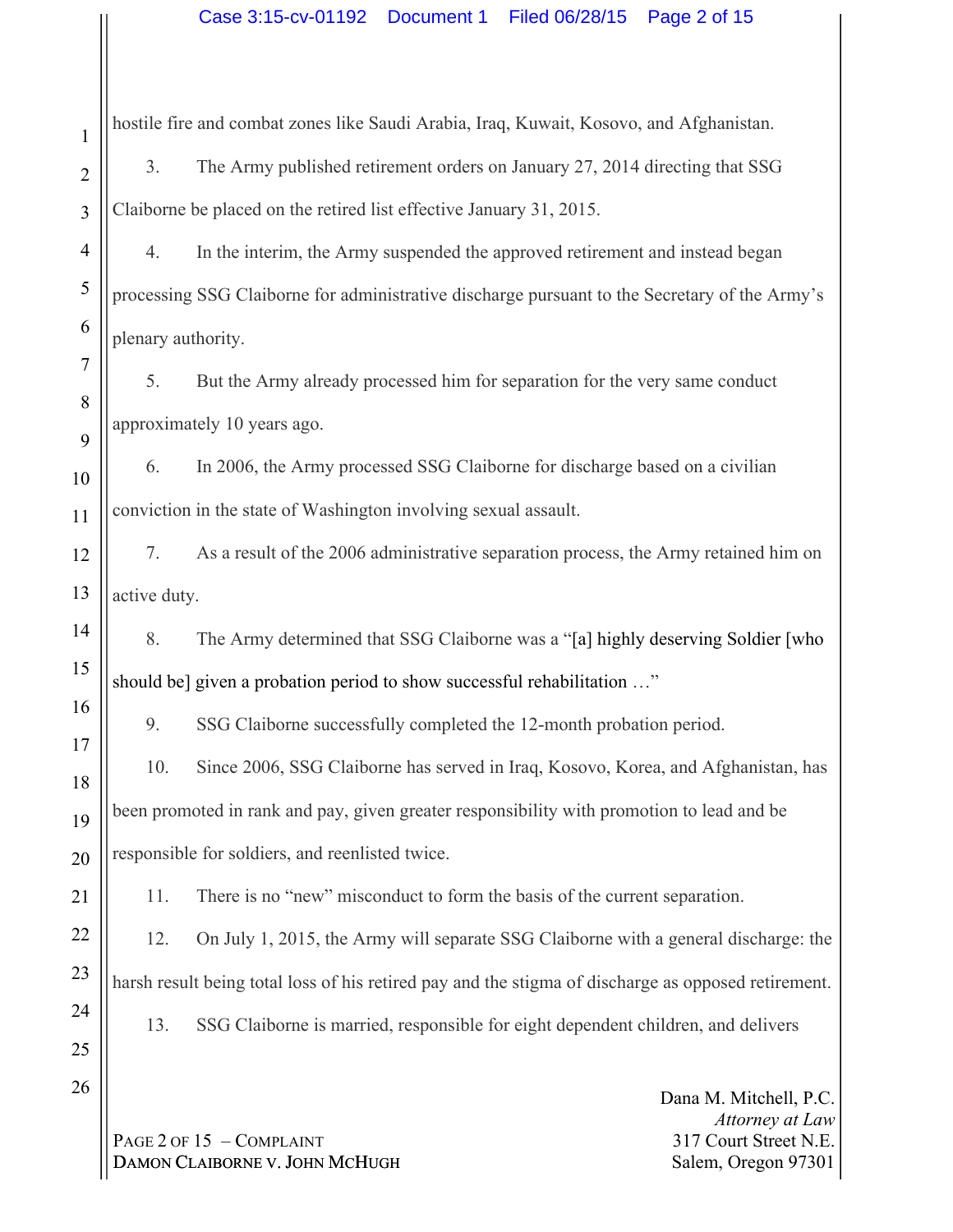pizza for "Papa John's" after duty to help support his family.

14. Presently 44 years old, he and his family stand to lose 31 years' worth of retired pay assuming SSG Claiborne lives to 75, and, assuming his wife survives him, her reduced portion of that amount pursuant to the Survivor Benefit Plan.

15. The Army has wrongfully withheld SSG Claiborne's approved retirement by means of misinterpreting and misapplying its own regulations.

16. The Army's decision to discharge SSG Claiborne: (1) subjected him to "administrative double jeopardy" in violation of the applicable Army regulation; (2) deprived him of due process, (3) was arbitrary and capricious, and (4) was an abuse of the Secretary's discretion.

17. The Army's decision wrongfully deprives a soldier and his family of rightfully earned retirement benefits, earned in part, by service in combat zones. This is no way to treat a soldier who has done his duty, accounted for a decade-old mistake, and carried-on in with honor, loyalty in combat, in dangerous service, and in keeping with the traditions of the Army.

# JURISDICTION AND VENUE

18. This Court has federal question jurisdiction. 28 U.S.C. § 1331. This Court also has jurisdiction over this matter pursuant to the *Administrative Procedure Act*, 5 U.S.C. § 701. Section 702 provides a general waiver of sovereign immunity where an individual seeks review of "agency action." A court may review a military discharge decision to determine if the decision was arbitrary, capricious, in bad faith, unsupported by substantial evidence, or contrary to law, regulation, or published procedure. 5 U.S.C. § 706(2)(A).

19. Venue is proper in this district pursuant to 28 U.S.C. § 1391(e). A substantial part of

PAGE 3 OF 15 - COMPLAINT DAMON CLAIBORNE V. JOHN MCHUGH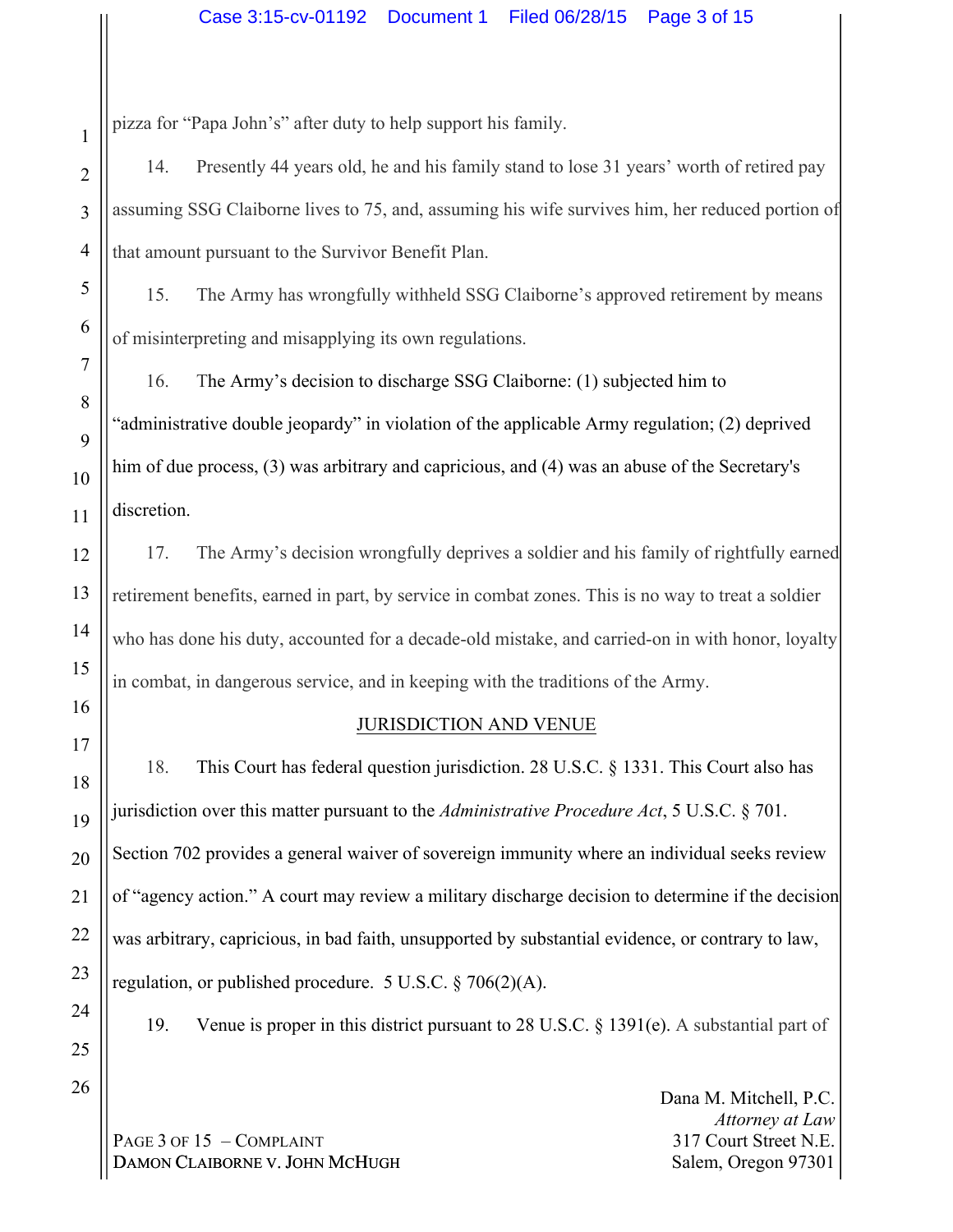the events or omissions giving rise to this claim occurred here and the Defendant, acting in his official capacity, is an officer of the United States. Divisional venue is proper in this district for the same reasons.

### THE PARTIES

20. The Plaintiff SSG Claiborne is a resident of the state of Oregon. He lives in Salem, Oregon with his wife and children. He is on active duty in the U.S. Army and holds the rank of Staff Sergeant (SSG) or E-6.

21. SSG Claiborne has served over twenty years of active duty and is a veteran of *Operations Desert Shield/Desert Storm*, Kosovo, and has served combat tours in *Operation Iraqi Freedom* and most recently in Afghanistan as part of *Operation Enduring Freedom*.

22. Defendant John McHugh is the Secretary of the Army, and is sued in his official capacity only.

# THE FACTS

23. SSG Claiborne has served honorably for more than twenty years which makes him eligible for active duty retired pay. Attached as Exhibit A and incorporated herein is a copy of the Army's January 6, 2014 approval of voluntary retirement.

24. The Army published SSG Claiborne's retirement orders on January 27, 2014 noting that he would be "released from active duty" and "placed on the retirement list" effective January 31, 2015.

25. The orders also states, "[t]he people of the United States express their thanks and gratitude for your faithful service. Your contributions to the defense of the United States of America are greatly appreciated." Attached as Exhibit B and incorporated herein is a copy of the

PAGE 4 OF 15 - COMPLAINT DAMON CLAIBORNE V. JOHN MCHUGH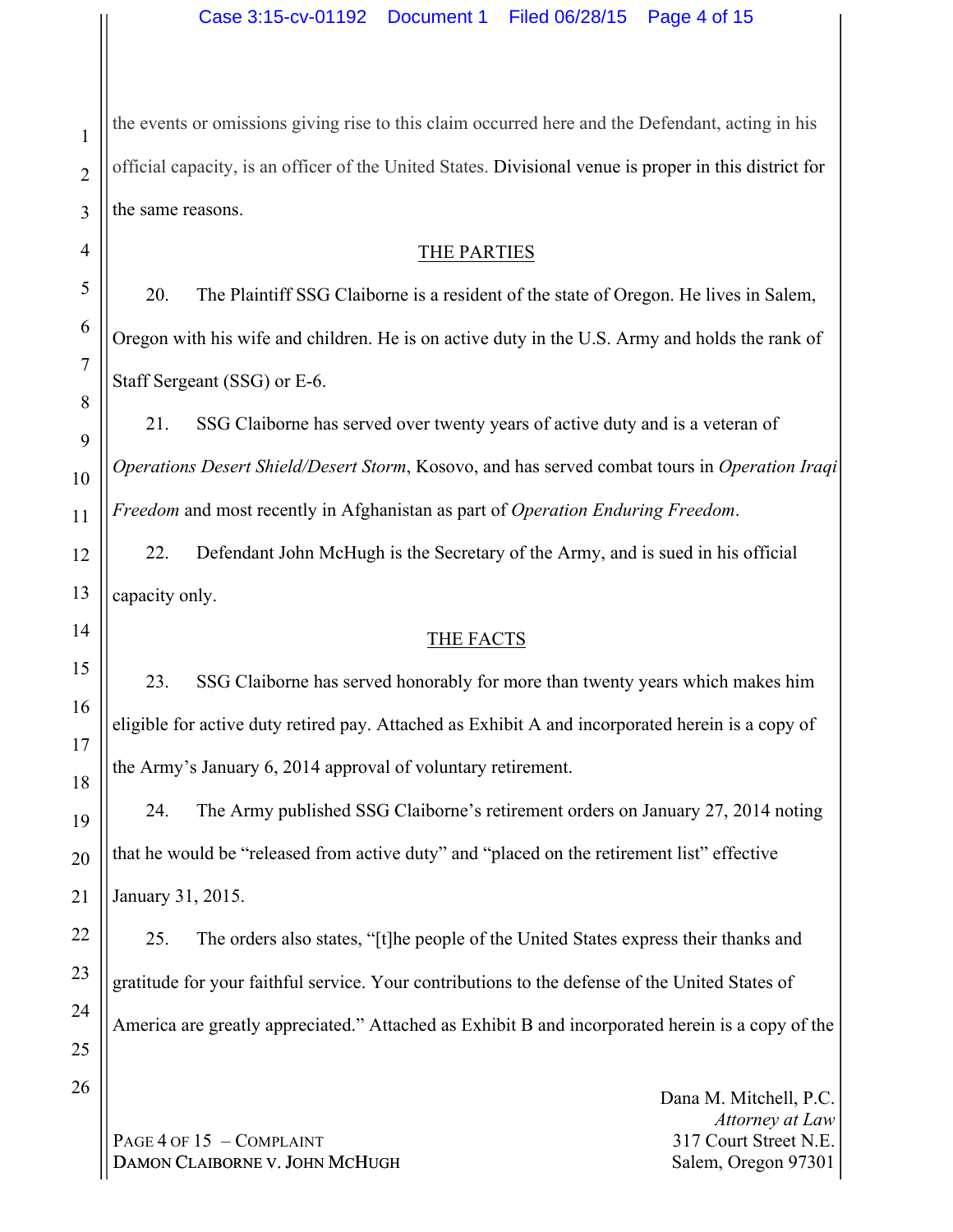26. Because of a 10-year old civilian conviction that SSG Claiborne self-reported pursuant to an order from the Secretary, the Army suspended SSG Claiborne's approved retirement on November 25, 2014, two months before he was scheduled to retire, and held him past his approved retirement date of January 31, 2015. Attached as Exhibit C and incorporated herein is a copy of the November 25, 2014 memorandum suspending SSG Claiborne's approved retirement.

27. Based on the 2005 civilian conviction, the Army did not court-martial SSG Claiborne, but instead, processed him in 2005 for administrative separation pursuant to the controlling regulation, *Active Duty Enlisted Separations*, Army Regulation (AR) 635-200.

28. Already a veteran of *Operations Desert Shield and Desert Storm* at the time, SSG Claiborne's chain-of-command determined that he was "a highly deserving Soldier that should be given a probation period to show successful rehabilitation." AR 635-200, Chapter 1-18a.

29. Consequently, the Commanding General of I Corps and Fort Lewis, Washington in his capacity as the "separation authority" determined to retain SSG Claiborne on active duty in the U.S. Army. Attached as Exhibit D and incorporated herein is a copy of Brigadier General Oscar B. Hilman's decision to retain SSG Claiborne.

30. Since 2006, SSG Claiborne has served honorably with deployments to Kosovo, Iraq, Korea, and Afghanistan, as well as his having been promoted in rank and pay and re-enlisted twice. Attached as Exhibit E and incorporated herein is a copy of SSG Claiborne's most recent Enlisted Record Brief.

24 25

26

1

2

3

4

5

6

7

8

9

10

11

12

13

14

15

16

17

18

19

20

21

22

23

31. Now, nearly 10 years later, the Army is again processing SSG Claiborne for

PAGE 5 OF 15 - COMPLAINT DAMON CLAIBORNE V. JOHN MCHUGH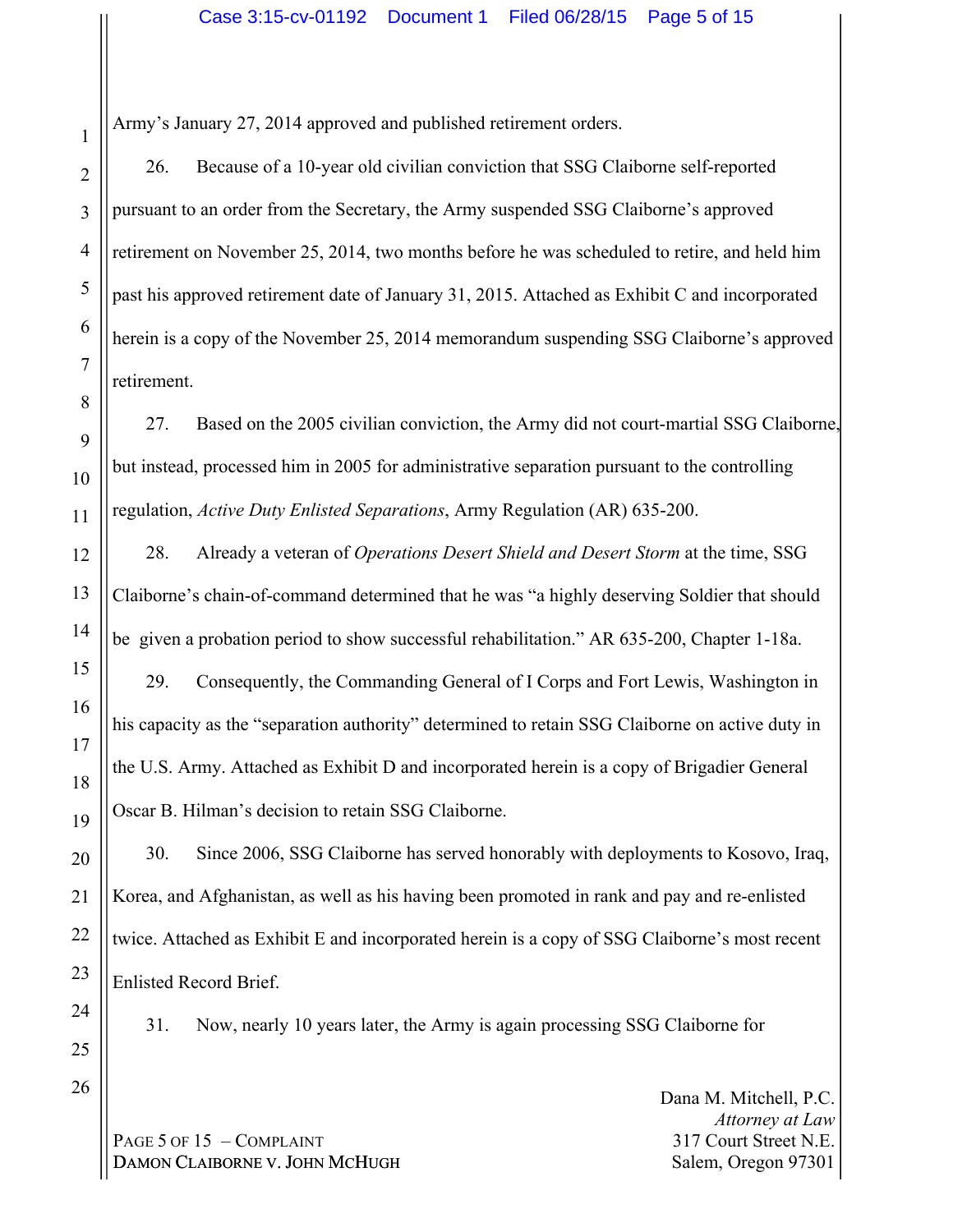| 1              | administrative separation based on the very same conduct for which he was processed in 2006.                                             |  |  |  |  |  |  |
|----------------|------------------------------------------------------------------------------------------------------------------------------------------|--|--|--|--|--|--|
| $\overline{2}$ | There are no "new" facts that may otherwise justify a "new" separation action.<br>32.                                                    |  |  |  |  |  |  |
| 3              | Attached as Exhibit F is Assistant Secretary of the Army for Manpower and Reserve Affairs                                                |  |  |  |  |  |  |
| $\overline{4}$ | Debra S. Wada's June 16, 2015 memorandum informing SSG Claiborne of his separation with a                                                |  |  |  |  |  |  |
| 5              | General under Honorable Conditions Discharge.                                                                                            |  |  |  |  |  |  |
| 6              | 33.<br>As Assistant Secretary Wada's memorandum notes, the instant separation is based on                                                |  |  |  |  |  |  |
| $\overline{7}$ | AR 635-200, Chapter 5-3a, which is reproduced here in full:                                                                              |  |  |  |  |  |  |
| 8              | Separation under this paragraph is the prerogative of the Secretary                                                                      |  |  |  |  |  |  |
| 9<br>10        | of the Army. Secretarial plenary separation authority is exercised<br>sparingly and seldom delegated. Ordinarily, it is used when no     |  |  |  |  |  |  |
| 11             | other provision of this regulation applies, and early separation is<br>clearly in the best interest of the Army. Separations under this  |  |  |  |  |  |  |
| 12             | paragraph are effective only if approved in writing by the Secretary<br>of the Army or the Secretary's approved designee as announced in |  |  |  |  |  |  |
| 13             | updated memorandums.                                                                                                                     |  |  |  |  |  |  |
| 14             | 34.<br>The same regulation, AR 635-200, Chapter 1-17b, however, states that: "[s]eparation                                               |  |  |  |  |  |  |
| 15             | per this regulation normally should not be based on conduct that has already been considered at                                          |  |  |  |  |  |  |
| 16             | an administrative or judicial proceeding and disposed of in a manner indicating that separation                                          |  |  |  |  |  |  |
| 17             | was not warranted."                                                                                                                      |  |  |  |  |  |  |
| 18<br>19       | The rationale is for Chapter 1-17 is to avoid "administrative double jeopardy."<br>35.                                                   |  |  |  |  |  |  |
| 20             | 36.<br>Chapter 1-17b (3) goes further and uses mandatory language that, "[n]o soldier will                                               |  |  |  |  |  |  |
| 21             | be considered for separation because of conduct that  [h] as been the subject of an                                                      |  |  |  |  |  |  |
| 22             | administrative separation proceeding resulting in a final determination by a separation authority                                        |  |  |  |  |  |  |
| 23             | that the Soldier should be retained."                                                                                                    |  |  |  |  |  |  |
| 24             | 37.<br>In 2006, SSG Claiborne was the "subject of an administrative separation proceeding                                                |  |  |  |  |  |  |
| 25             |                                                                                                                                          |  |  |  |  |  |  |
| 26             | Dana M. Mitchell, P.C.                                                                                                                   |  |  |  |  |  |  |
|                | Attorney at Law<br>PAGE 6 OF 15 - COMPLAINT<br>317 Court Street N.E.                                                                     |  |  |  |  |  |  |

DAMON CLAIBORNE V. JOHN MCHUGH

317 Court Street N.E. Salem, Oregon 97301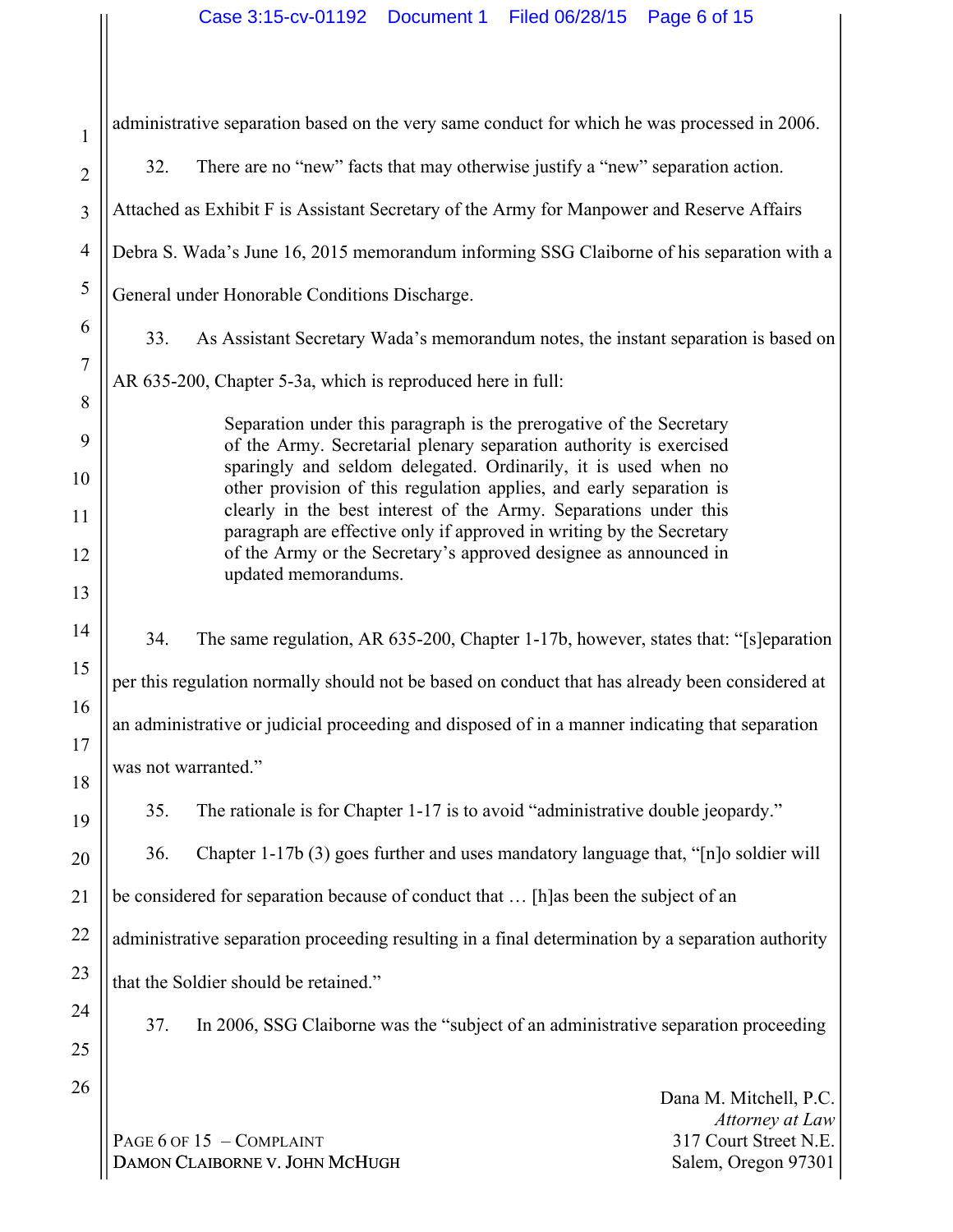resulting in a final determination by a separation authority that [he] should be retained."

38. The Army's 2015 discharge decision based on the identical 2006 issue violates administrative double jeopardy.

39. Chapter 5-3a itself states that the Secretarial plenary authority is used "sparingly," "when no other provision of this regulation applies," and "*early* separation is *clearly* in the best interest of the Army." (Emphasis added).

40. Chapter 1-17b is a provision of this regulation and applies.

41. Chapter 1-17b counsels against processing a soldier for separation twice based on the same conduct, that is, to preclude "administrative double jeopardy."

12 42. This is not an *early* separation as required under Chapter 5-3a. SSG Claiborne's original retirement date was January 31, 2015.

43. The Army suspended his approved retirement and kept him, that is, held him beyond that retirement from active duty date to process him.

44. Separation is not *clearly* in the best interest of the Army.

45. The Army is not following its own procedural rules.

46. The Army has not articulated a rational basis connected to a legitimate interest in holding this soldier past retirement, then processing him based on a stale conviction for which he was already processed and retained, the result of which is the total loss of his retirement.

47. Some might look poorly on the Army for this decision regarding this particular soldier.

48. The Army's decision is to separate SSG Claiborne with a "General" discharge.

24

1

2

3

4

5

6

7

8

9

10

11

13

14

15

16

17

18

19

20

21

22

23

25

26

49. AR 635-200, Chapter 3-5(e)(2) states in part that, "[t]he characterization of service

PAGE 7 OF 15 - COMPLAINT DAMON CLAIBORNE V. JOHN MCHUGH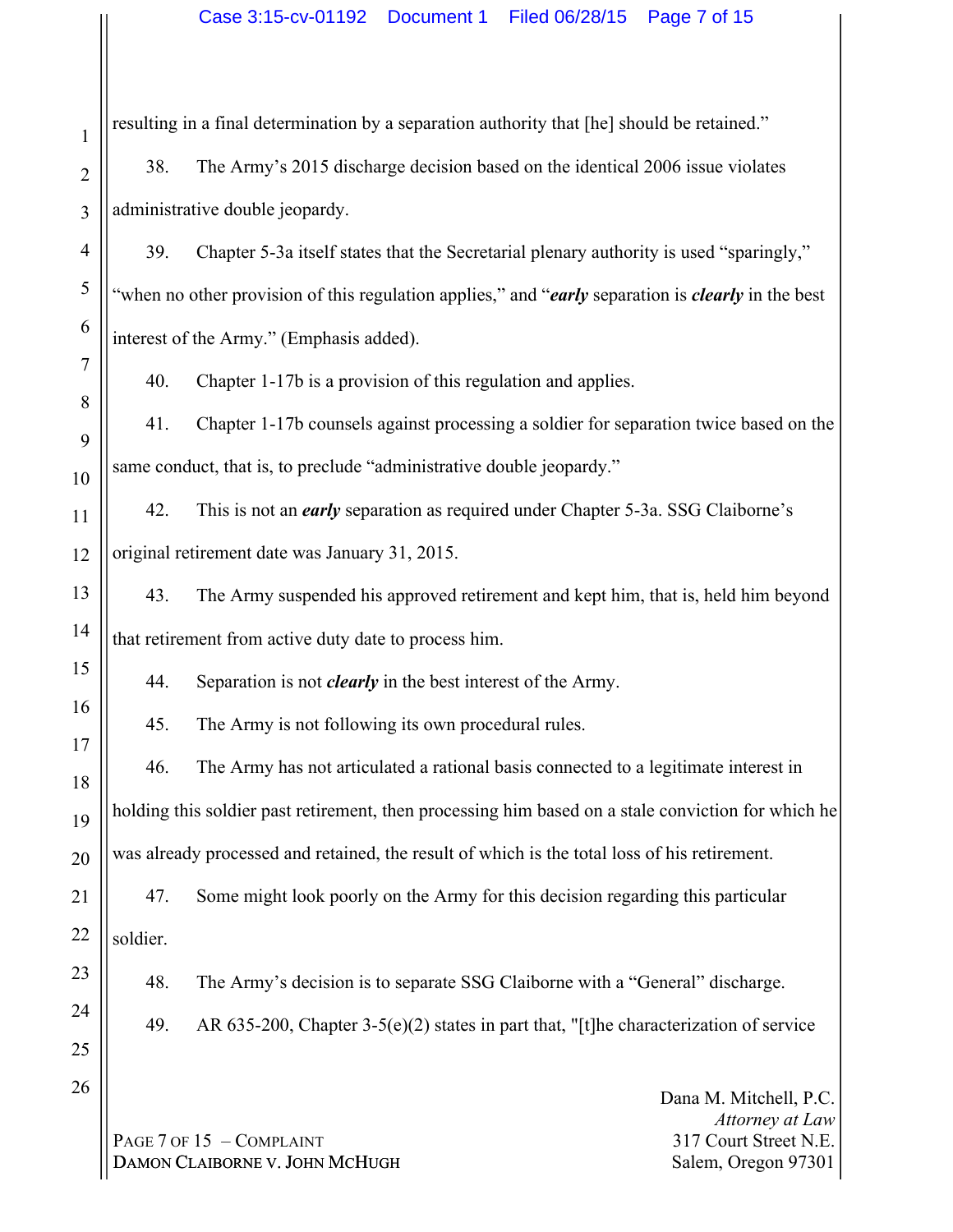will be determined solely by the military record during the current enlistment or period of service, plus any extension thereof, from which the Soldier is being separated."

50. SSG Claiborne re-enlisted twice following retention at a separation board a decade ago.

51. SSG Claiborne's military record his last enlistment in 2010 has been honorable.

52. AR 635-200, Chapter 3-5(e)(2), if properly applied to SSG Claiborne's record, results in a characterization of service as "Honorable."

53. SSG Claiborne's last re-enlistment was in 2010 as part of the Army's REDUX program.

54. Pursuant to his REDUX program, SSG Claiborne, in exchange for his service, received the Army's promise to, among other things, allow his service to at least 20 years for the purposes of retirement.

55. The Army agreed to the terms of SSG Claiborne's 2010 reenlistment as part of the REDUX program taking him to the 20-year mark, years after his civilian conviction, determination to retain him, and his successful completion of the probation period.

56. The Army has dishonored the agreement by failing to retire.

57. The Army's misapplications of its own regulation are arbitrary, capricious, not in accordance with law, and an affront to the trust the American people have reposed in military leaders to respect those who have placed their lives on the line to defend our Nation.

58. Attempting to bring these administrative due process errors to the appropriate Army decision-makers, on June 17, 2015, counsel for SSG Claiborne wrote Mr. Julian Edmonson, noted in Assistant Secretary Wada's June 16, 2015 memorandum as the point-of-contact.

PAGE 8 OF 15 - COMPLAINT DAMON CLAIBORNE V. JOHN MCHUGH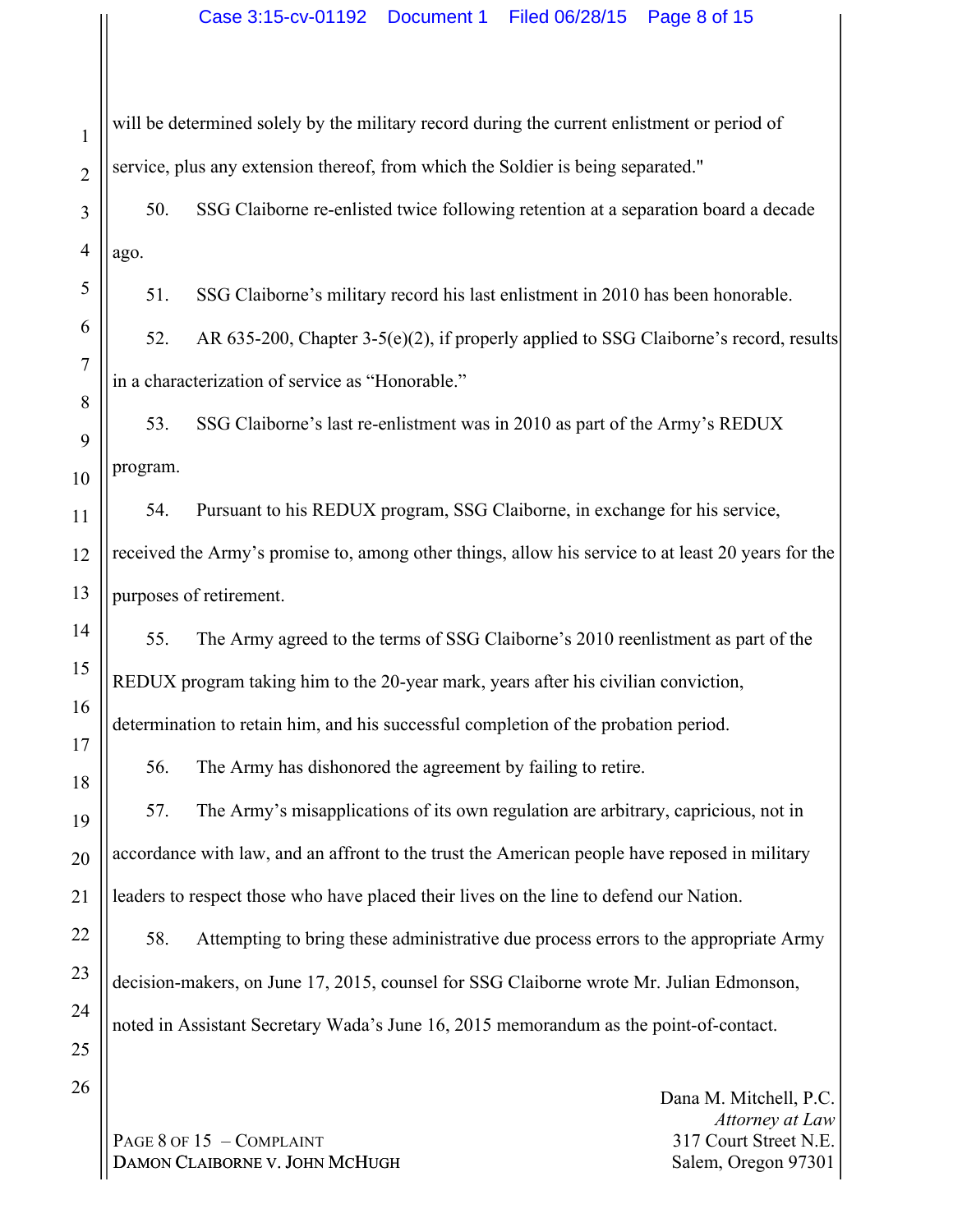59. Despite several e-mails, voice mails, and letters, Mr. Edmonson, presently the Deputy Chief-of-Staff for the Army's G-1 (Personnel), has not responded. Attached as Exhibit G is counsel's June 17, 2015 letter and attachment to Mr. Julian Edmonson explaining that this separation does not comply with the Agency's regulation and sends the wrong message to soldiers and the American people.

60. After these attempts to communicate with Mr. Julian Edmonson as the point-ofcontact noted for this action, on June 22, 2015, counsel for SSG Claiborne contacted Assistant Secretary Wada directly via e-mail, noted the unsuccessful attempts to reach Mr. Edmonson, and requested acknowledgment that no action would be taken without considering SSG Claiborne's legal concerns. The entire substance of that June 22, 2015 email to Assistant Secretary Wada is reproduced here:

13

1

2

3

4

5

6

7

8

9

10

11

12

14

15

16

17

18

19

20

21

22

23

24

Dear Secretary Wada –

I write to follow-up on the attached [June 17, 2015 letter and exhibit] sent to Mr. Julian Edmonson last week. In an abundance of caution, I write to you merely to seek confirmation that the below and its attachments were indeed received. To date, despite a couple of messages seeking confirmation, to date, none has been forthcoming. Hoping to avoid any action taken without the benefit of the below and its attachments, would you please be so kind to let us know this important matter has been received on your end?

61. Because no response was forthcoming, between June 22 and 25, 2015 counsel for

SSG Claiborne left voicemails for attorneys within the Army's Office of the General Counsel,

Personnel Law Branch at the Pentagon, the Army's Litigation Division on Fort Belvoir, Virginia,

and with Assistant Secretary Wada's office.

62. On June 24, 2015, SSG Claiborne received orders directing him for transition

25 processing with an effective date of separation July 1, 2015. Attached as Exhibit H and

26

PAGE 9 OF 15 - COMPLAINT DAMON CLAIBORNE V. JOHN MCHUGH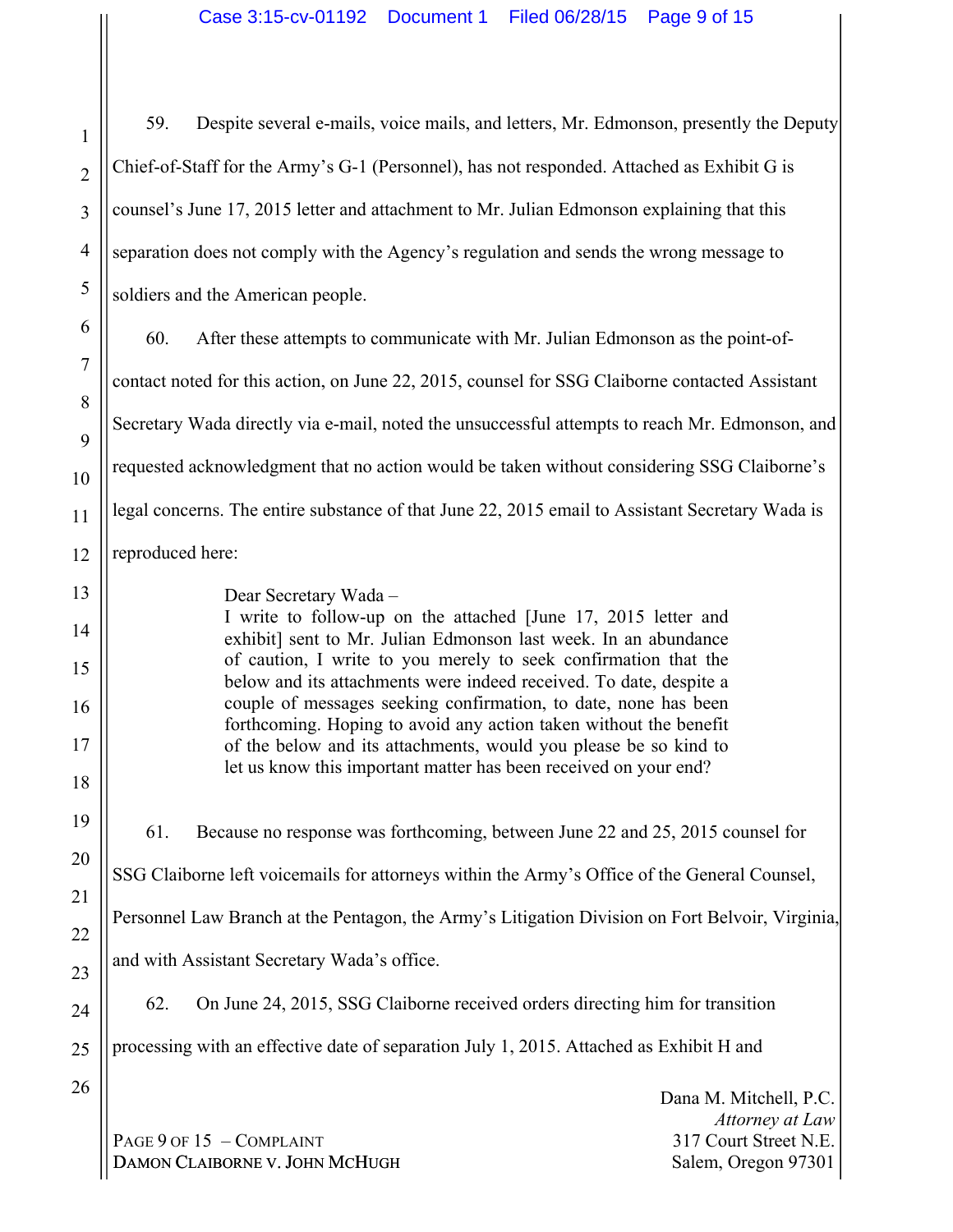incorporated herein is a copy of the June 24, 2015 orders.

63. Since that time, for unexplained reasons, the Army has assigned a soldier senior to SSG Claiborne to escort him around Post.

64. SSG Claiborne and his family stand to lose the retirement he spent over 20 years earning, in four different combat zones, because the Army is not following and/or misinterpreting its own regulation.

65. Before filing this action, counsel again wrote Assistant Secretary of the Army for Manpower and Reserve Affairs, Debra S. Wada and Mr. Julian Edmonson. Attached as Exhibit I is counsel's June 25, 2015 letter.

66. To date, neither Mr. Edmonson nor Assistant Secretary Wada, the officials responsible for this action, has responded to the reasonable and repeated requests made on behalf of a non-commissioned officer who served our nation in harm's way overseas multiple times.

67. However, on June 26, 2015, US Army Colonel Michael Miller, in his capacity as the Executive Officer to the Assistant Secretary of the Army for Manpower and Reserve Affairs sent the following email:

Dear Mr. Maher:

As you know, your client SSG Damon Claiborne has been discharged from the U.S. Army. That decision is administratively final.

68. Colonel Miller's message is not correct. Exhibit H states that SSG Claiborne's

proposed discharge is effective July 1, 2015.

69. Colonel Miller then proceeded in his June 26, 2015 email to suggest that SSG Claiborne file an Application for Correction of Military Records before the Army Board for the

PAGE 10 OF 15 - COMPLAINT DAMON CLAIBORNE V. JOHN MCHUGH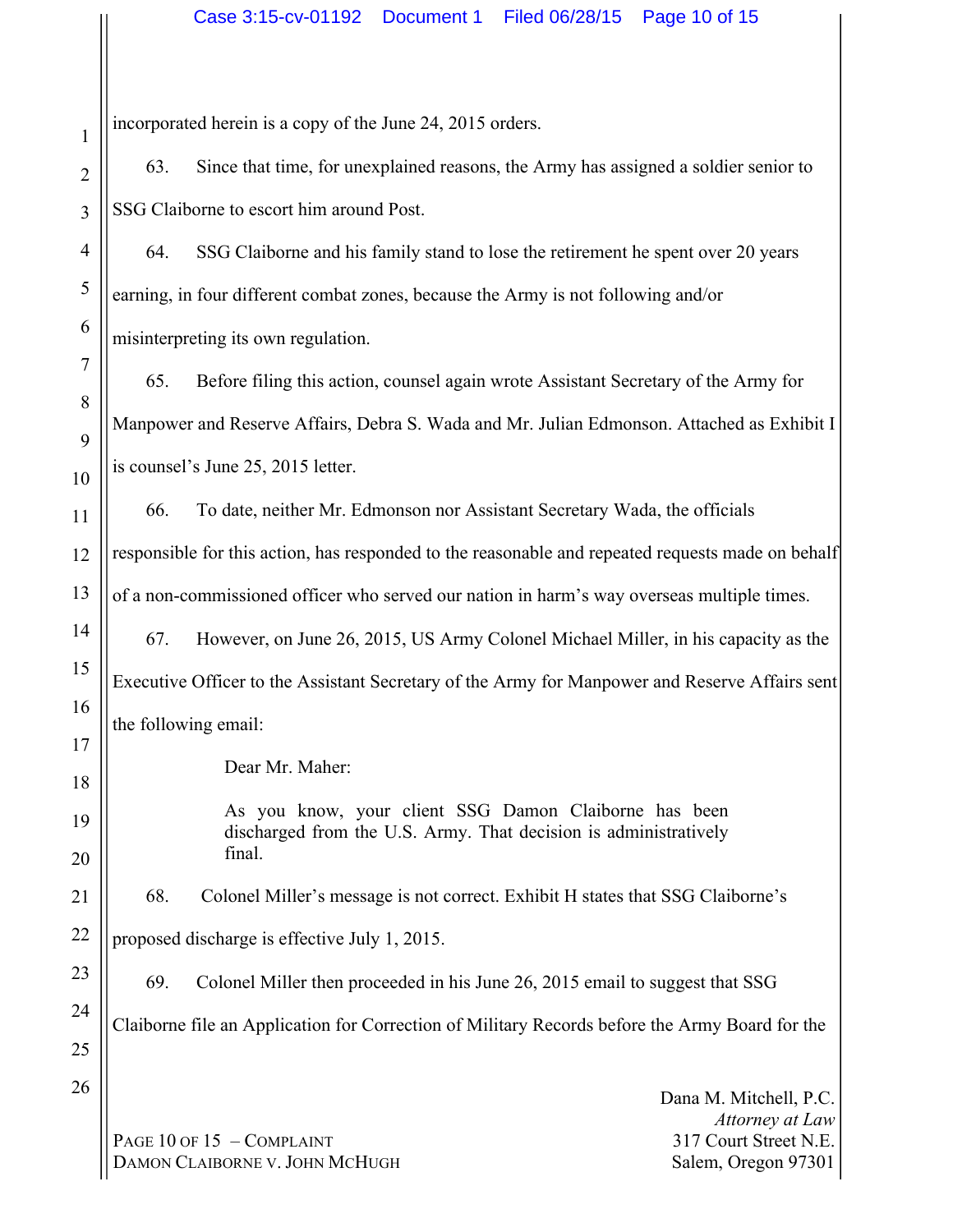|                |                                                                                                                                                    | Case 3:15-cv-01192  Document 1  Filed 06/28/15                                      |                                |  | Page 11 of 15                                                                                       |  |  |  |  |
|----------------|----------------------------------------------------------------------------------------------------------------------------------------------------|-------------------------------------------------------------------------------------|--------------------------------|--|-----------------------------------------------------------------------------------------------------|--|--|--|--|
|                |                                                                                                                                                    |                                                                                     |                                |  |                                                                                                     |  |  |  |  |
|                | Correction of Military Records.                                                                                                                    |                                                                                     |                                |  |                                                                                                     |  |  |  |  |
| 1              |                                                                                                                                                    |                                                                                     |                                |  |                                                                                                     |  |  |  |  |
| $\overline{2}$ | If your client believes his discharge was in error or unjust, he may apply to<br>the Army Board for Correction of Military Records (ABCMR). More   |                                                                                     |                                |  |                                                                                                     |  |  |  |  |
| 3              | information about the ABCMR, as well as the DD 149, Application for<br>Military Records,<br>found<br>Correction<br>of<br>be<br>online<br>can<br>at |                                                                                     |                                |  |                                                                                                     |  |  |  |  |
| 4              | http://arba.army.pentagon.mil                                                                                                                      |                                                                                     |                                |  |                                                                                                     |  |  |  |  |
| 5<br>6         | 70.                                                                                                                                                | This information is misleading because SSG Claiborne remains on active duty.        |                                |  |                                                                                                     |  |  |  |  |
| 7              | 71.                                                                                                                                                |                                                                                     |                                |  | That the Executive Officer to the Assistant Secretary of the Army for Manpower and                  |  |  |  |  |
| 8              | Reserve Affairs would tender incorrect and misleading information to legal counsel, after the                                                      |                                                                                     |                                |  |                                                                                                     |  |  |  |  |
| 9              | actual officials declined to respond at all, underscores the lack of attention and care Army                                                       |                                                                                     |                                |  |                                                                                                     |  |  |  |  |
| 10             |                                                                                                                                                    |                                                                                     |                                |  | leadership has paid to properly applying its regulations when all but ruining a 20-year soldier and |  |  |  |  |
| 11             | his family.                                                                                                                                        |                                                                                     |                                |  |                                                                                                     |  |  |  |  |
| 12             | 72.                                                                                                                                                |                                                                                     |                                |  | The Army's reluctance or refusal to acknowledge and/or consider these important                     |  |  |  |  |
| 13             | matters as presented by counsel, pre-filing, is arbitrary, capricious, and in violation of due                                                     |                                                                                     |                                |  |                                                                                                     |  |  |  |  |
| 14             | process.                                                                                                                                           |                                                                                     |                                |  |                                                                                                     |  |  |  |  |
| 15             |                                                                                                                                                    |                                                                                     |                                |  |                                                                                                     |  |  |  |  |
| 16             |                                                                                                                                                    |                                                                                     |                                |  |                                                                                                     |  |  |  |  |
| 17             |                                                                                                                                                    |                                                                                     | <b>COUNT I</b>                 |  |                                                                                                     |  |  |  |  |
| 18             |                                                                                                                                                    |                                                                                     | (Administrative Procedure Act) |  |                                                                                                     |  |  |  |  |
| 19             | 73.                                                                                                                                                |                                                                                     |                                |  | SSG Claiborne reincorporates by reference the contents of the foregoing paragraphs,                 |  |  |  |  |
| 20             | and further states:                                                                                                                                |                                                                                     |                                |  |                                                                                                     |  |  |  |  |
| 21             | 74.                                                                                                                                                |                                                                                     |                                |  | The Army's decision is judicially reviewable based on 5 U.S.C. $\S$ 702's waiver of                 |  |  |  |  |
| 22             | sovereign immunity and because there are sufficient standards against which this court may                                                         |                                                                                     |                                |  |                                                                                                     |  |  |  |  |
| 23<br>24       |                                                                                                                                                    | rightly judge the Army's decision.                                                  |                                |  |                                                                                                     |  |  |  |  |
| 25             | 75.                                                                                                                                                | Defendant's failure to follow his own regulations, including but not limited to the |                                |  |                                                                                                     |  |  |  |  |
| 26             |                                                                                                                                                    |                                                                                     |                                |  |                                                                                                     |  |  |  |  |
|                |                                                                                                                                                    |                                                                                     |                                |  | Dana M. Mitchell, P.C.<br>Attorney at Law                                                           |  |  |  |  |
|                |                                                                                                                                                    | PAGE 11 OF 15 - COMPLAINT<br>DAMON CLAIBORNE V. JOHN MCHUGH                         |                                |  | 317 Court Street N.E.<br>Salem, Oregon 97301                                                        |  |  |  |  |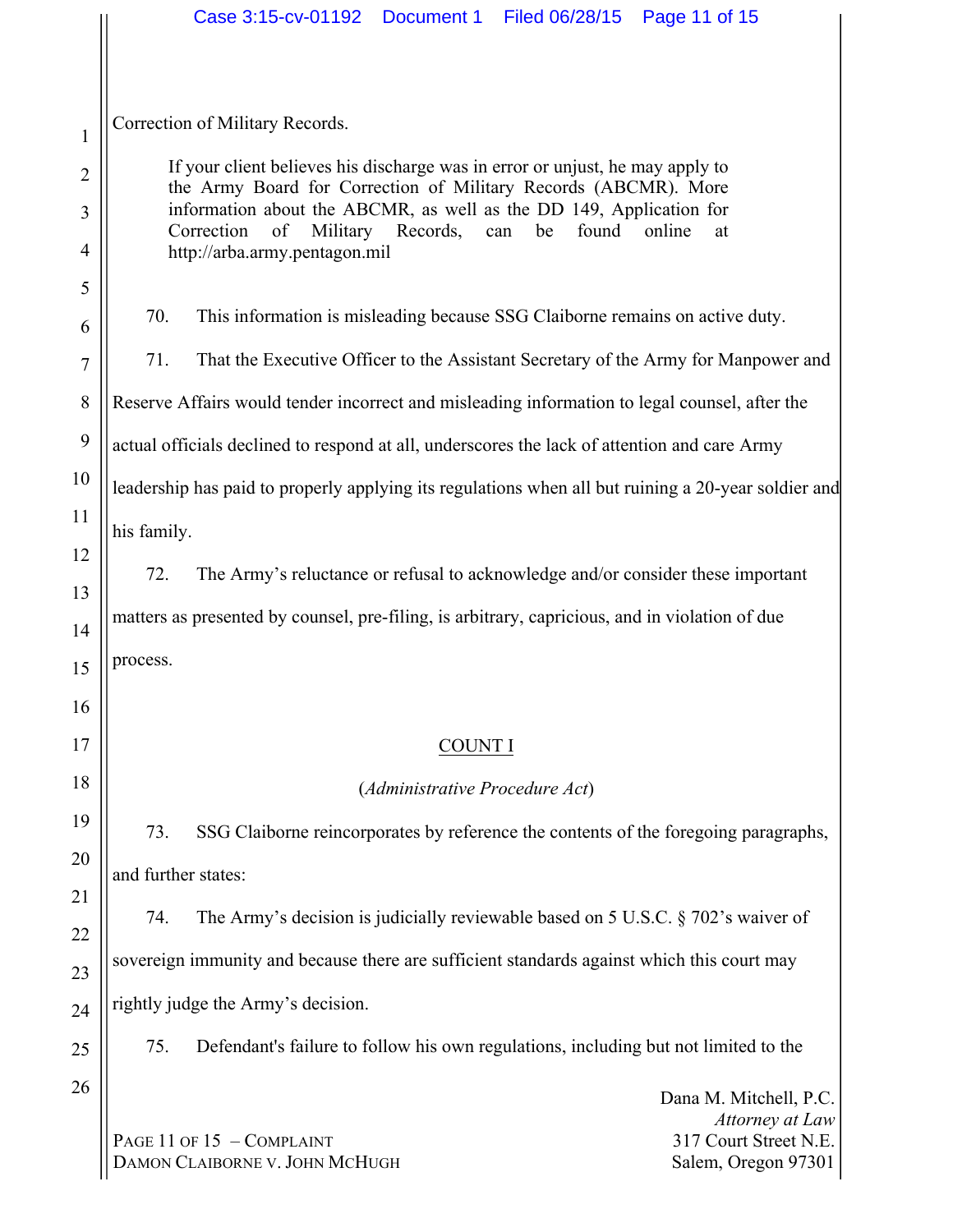1 2 following, are legal wrongs against SSG Claiborne entitling him to judicial review under the *Administrative Procedure Act*, 5 U.S.C. § 702;

3 4 5 6 7 8 9 10 11 12 13 14 15 16 17 18 19 a. violating the "administrative double jeopardy bar" contained in AR 635-200, Chapter 1-17; b. misapplying the Secretary's plenary authority in AR 635-200, 5-3a to override the prohibition against "administrative double jeopardy"; c. determining that holding a soldier beyond his previously approved retirement date and suspending published retirement orders to administratively process him constitutes *early* separation; d. determining that processing SSG Claiborne for the very same conduct for which he was already processed 10 years ago and now stands to lose his retired pay is *clearly* in the best interest of the Army where this decision lowers the public's confidence that Army leaders treat soldiers generally and combat veterans specifically with fairness, dignity, and in accordance with law and due process; and e. declining to consider meritorious legal and equitable information counseling against discharge presented to decision-makers prior to this action.

76. It is well-settled that an Agency's conclusions are not entitled to judicial deference when it fails to follow its own regulations.

77. It is equally well-settled that an Agency's conclusions are subject to judicial review and correction where the result of the decision is counterproductive, contrary to fundamental fairness and due process, and irrational.

PAGE 12 OF 15 - COMPLAINT DAMON CLAIBORNE V. JOHN MCHUGH

20

21

22

23

24

25

26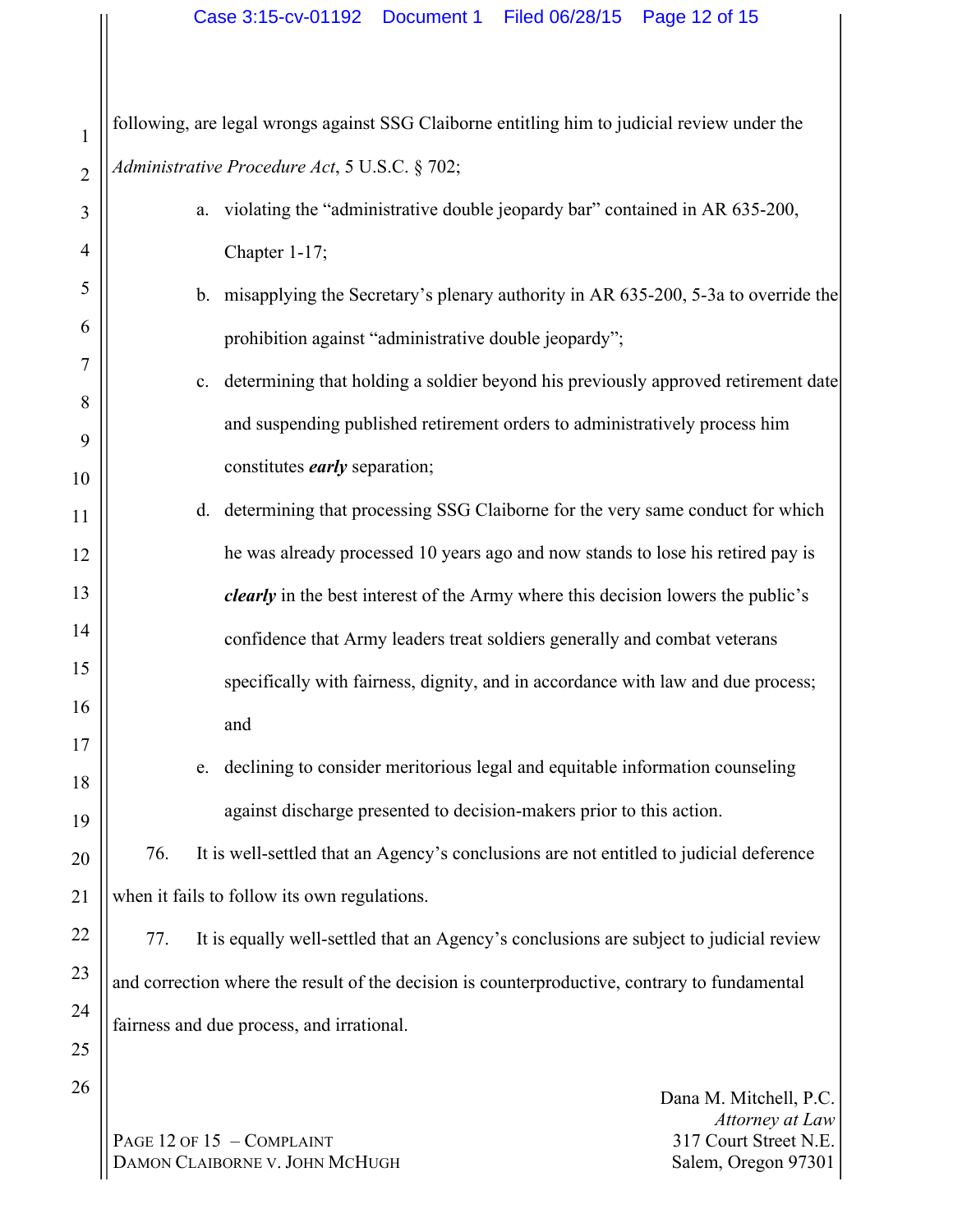///

///

#### COUNT II

#### (*Mandamus* - 28 USCS § 1361)

78. SSG Claiborne reincorporates by reference the contents of the foregoing paragraphs, and further states:

79. 10 U.S.C. § 3914 states in relevant part that "[u]nder regulations to be prescribed by the Secretary of the Army, an enlisted member of the Army who has at least 20, but less than 30, years of service … may, upon his request, be retired."

80. SSG Claiborne's voluntary request to be retired was granted on January 27, 2014 with an effective date of January 31, 2015.

81. The Army unilaterally suspended his approved and published retirement orders approximately two months before the effective date of transfer to the retired list.

82. The regulation the Secretary prescribed is AR 635-200, Chapter 12.

83. For the reasons set forth above, the Army has repeatedly misinterpreted and misapplied its applicable regulation to SSG Claiborne resulting in the Army's withholding of his transfer to the retired list.

84. 28 USC § 1361 states that, "[t]he district courts shall have original jurisdiction of any action in the nature of mandamus to compel an officer or employee of the United States or any agency thereof to perform a duty owed to the plaintiff."

85. This Court should compel the Army to transfer SSG Claiborne to the retired list as the prerequisites have been fulfilled.

PAGE 13 OF 15 - COMPLAINT DAMON CLAIBORNE V. JOHN MCHUGH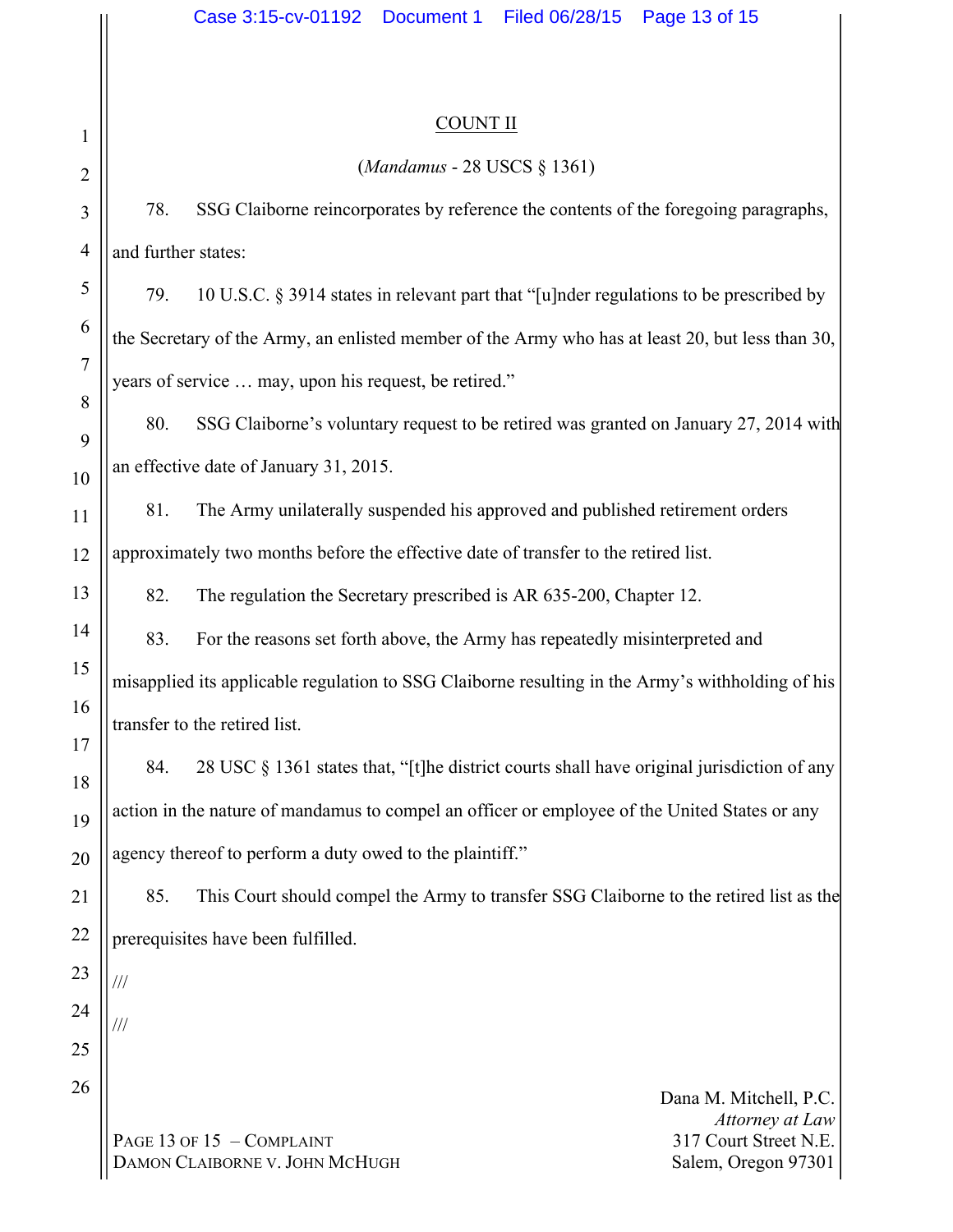|                     | Case 3:15-cv-01192<br>Filed 06/28/15<br>Document 1<br>Page 14 of 15                                                                                                                                                 |  |  |  |  |  |  |  |
|---------------------|---------------------------------------------------------------------------------------------------------------------------------------------------------------------------------------------------------------------|--|--|--|--|--|--|--|
|                     |                                                                                                                                                                                                                     |  |  |  |  |  |  |  |
|                     | PRAYER FOR RELIEF                                                                                                                                                                                                   |  |  |  |  |  |  |  |
| $\mathbf{1}$        |                                                                                                                                                                                                                     |  |  |  |  |  |  |  |
| $\overline{2}$      | WHEREFORE, SSG Damon J. Claiborne prays for the following:                                                                                                                                                          |  |  |  |  |  |  |  |
| 3                   | That the Court enter judgment for him against Defendant:<br>1.                                                                                                                                                      |  |  |  |  |  |  |  |
| $\overline{4}$<br>5 | Enjoining the Army from continuing this separation and setting aside the Army's<br>a.<br>decision;                                                                                                                  |  |  |  |  |  |  |  |
| 6                   | b. Compelling the Army to transfer SSG Claiborne to the retired list with an<br>effective date to be determined given his creditable service;                                                                       |  |  |  |  |  |  |  |
| 7<br>8              | c. Determining that the Secretary's plenary authority under Chapter 5-3a does not<br>trump Chapter 1-17b's prohibition against administrative double jeopardy where<br>soldiers have been issued retirement orders; |  |  |  |  |  |  |  |
| 9                   |                                                                                                                                                                                                                     |  |  |  |  |  |  |  |
| 10<br>11            | Determining that the Secretary's plenary authority under Chapter 5-3a does not<br>d.<br>trump Chapter 1-17b's prohibition against administrative double jeopardy on the<br>facts of this specific case;             |  |  |  |  |  |  |  |
| 12                  | Determining that the Secretary's plenary authority under Chapter 5-3a is limited<br>e.<br>by its own language to "early" separations; and                                                                           |  |  |  |  |  |  |  |
| 13<br>14            | Determining that on the facts of this case, it is not "clearly in the best interest of<br>f.<br>the Army" to separate SSG Claiborne;                                                                                |  |  |  |  |  |  |  |
| 15<br>16            | Awarding to SSG Claiborne, against Defendant, payment of all of his costs and<br>g.<br>attorney fees incurred in this action; and                                                                                   |  |  |  |  |  |  |  |
| 17                  | h. Issue any other legal or equitable relief to which this Court deems proper.                                                                                                                                      |  |  |  |  |  |  |  |
| 18<br>19            | DATED this 29 <sup>th</sup> day of June, 2015.                                                                                                                                                                      |  |  |  |  |  |  |  |
| 20                  | Respectfully submitted,                                                                                                                                                                                             |  |  |  |  |  |  |  |
| 21                  | /s/ John N. Maher<br>/s/ Dana M. Mitchell                                                                                                                                                                           |  |  |  |  |  |  |  |
| 22                  | John N. Maher, Illinois Bar No. 6237599<br>Dana M. Mitchell, OSB No.114637<br>Of Attorneys for Plaintiff<br>Of Attorneys for Plaintiff                                                                              |  |  |  |  |  |  |  |
| 23                  |                                                                                                                                                                                                                     |  |  |  |  |  |  |  |
| 24                  | /s/Lisa D. Wright<br>Lisa Wright, OSB No. 125021                                                                                                                                                                    |  |  |  |  |  |  |  |
| 25                  | Of Attorneys for Plaintiff                                                                                                                                                                                          |  |  |  |  |  |  |  |
| 26                  | Dana M. Mitchell, P.C.<br>Attorney at Law<br>PAGE 14 OF 15 - COMPLAINT<br>317 Court Street N.E.<br>DAMON CLAIBORNE V. JOHN MCHUGH<br>Salem, Oregon 97301                                                            |  |  |  |  |  |  |  |